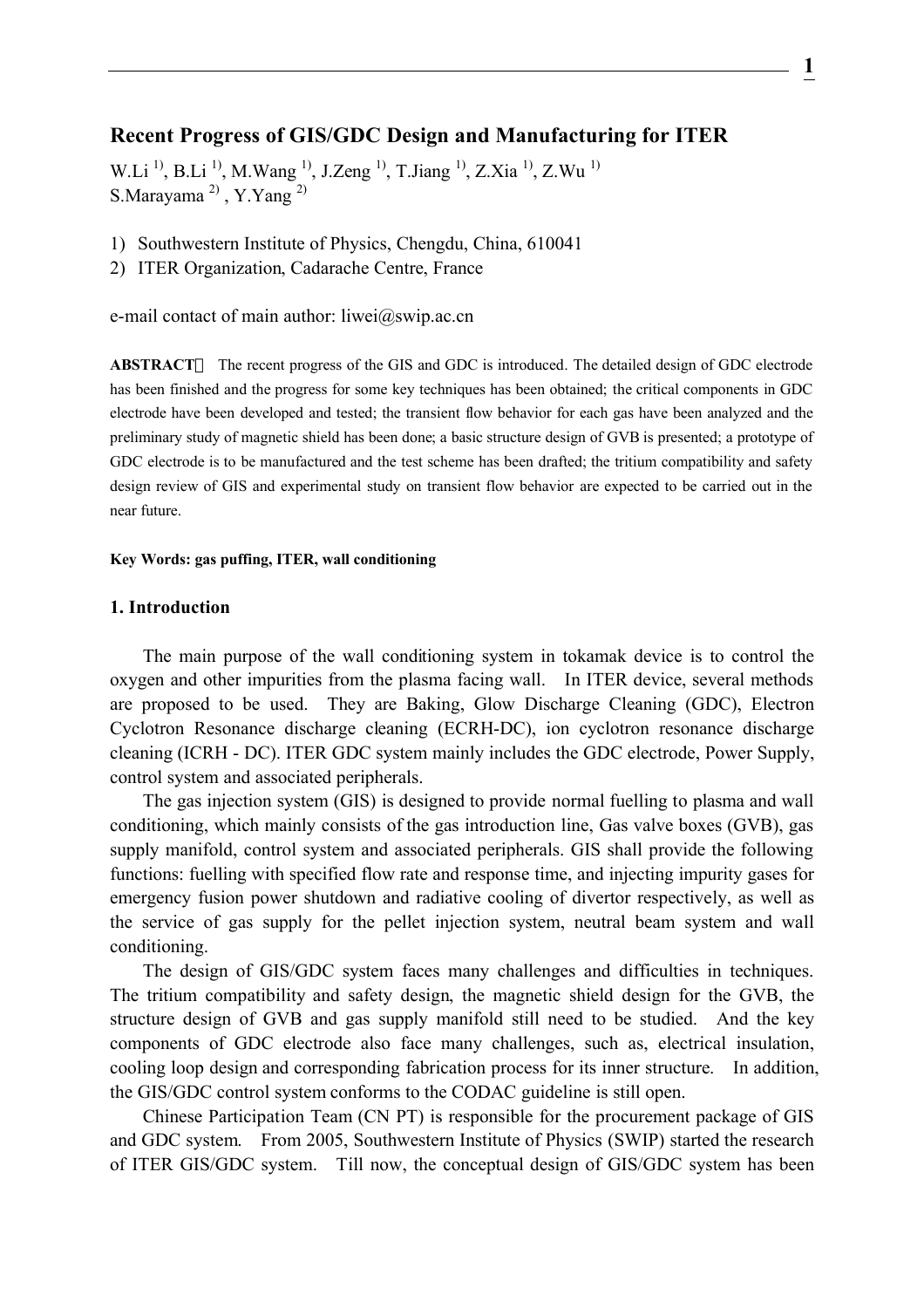reviewed based on Design Description Document (DDD) of Fuelling and Wall Conditioning System<sup>[1-3]</sup> and some preliminary results of calculations and simulations have been obtained.

## **2. Glow Discharge Conditioning System**

According to the requirements, the current density on the first wall surface shall be higher than  $0.1$ A/m<sup>2</sup> during GDC. In order to get a uniform current density distribution, six electrodes are placed roughly equally-spaced around the device toroidally and each GDC electrode shares one port and transportation mechanism with one In-Vessel Viewing System(IVVS). GDC electrode shall mainly be in one of three states: 1) the electrodes transported into the vacuum vessel by the transporter work as discharge electrode during GDC conditioning operation; 2) the electrodes behind the Vacuum Vessel (VV) triangular support work as neutron shielding plugs and first wall during plasma operation; 3) the electrodes park to a specific position to give space for other operations. In the present design, water of 240  $^{\circ}$ C/4.4 MPa or 100  $^{\circ}$ C/4.2 MPa at inlet flows into the GDC electrode from the divertor cooling system during baking and plasma discharge, respectively.

The challenges of GDC system include the operation safety of deployment, insulator under high pressure and high temperature, and compatibility with the working condition during plasma operation such as neutron irradiation and magnetic field. In the following, the relevant R&D of GDC electrode will be introduced

#### **2.1 Electrode structure design**

At present, the preliminary design of GDC electrode has been completed. The structure, shown in Fig.1, consists of four major parts, namely electrode head, central conductor, tail rod and electrode housing. It's designed that the edges of CuCrZr alloy electrode head to be rounded and their surfaces to be polished in order to prevent arcing. A special-shape structure is designed for the tip of electrode head to reduce the deformation and stress



*Fig.1 3D model of GDC electrode (left), the section plane of GDC electrode(right)*



imposed on the welding position of the copper/ beryllium (Be/Cu) Hot Isotonic Pressure (HIP) as low as possible. The central conductor, which is used to supply current to the electrode head, has two parts. The

*Fig.2 the structure of water flow path inside GDC electrode*

inner one extends from the end of tail rod to the tip of electrode head and close assembled in the 316 L-IG stainless steel outer shell. An axial hole in the CuCrZr inner conductor is used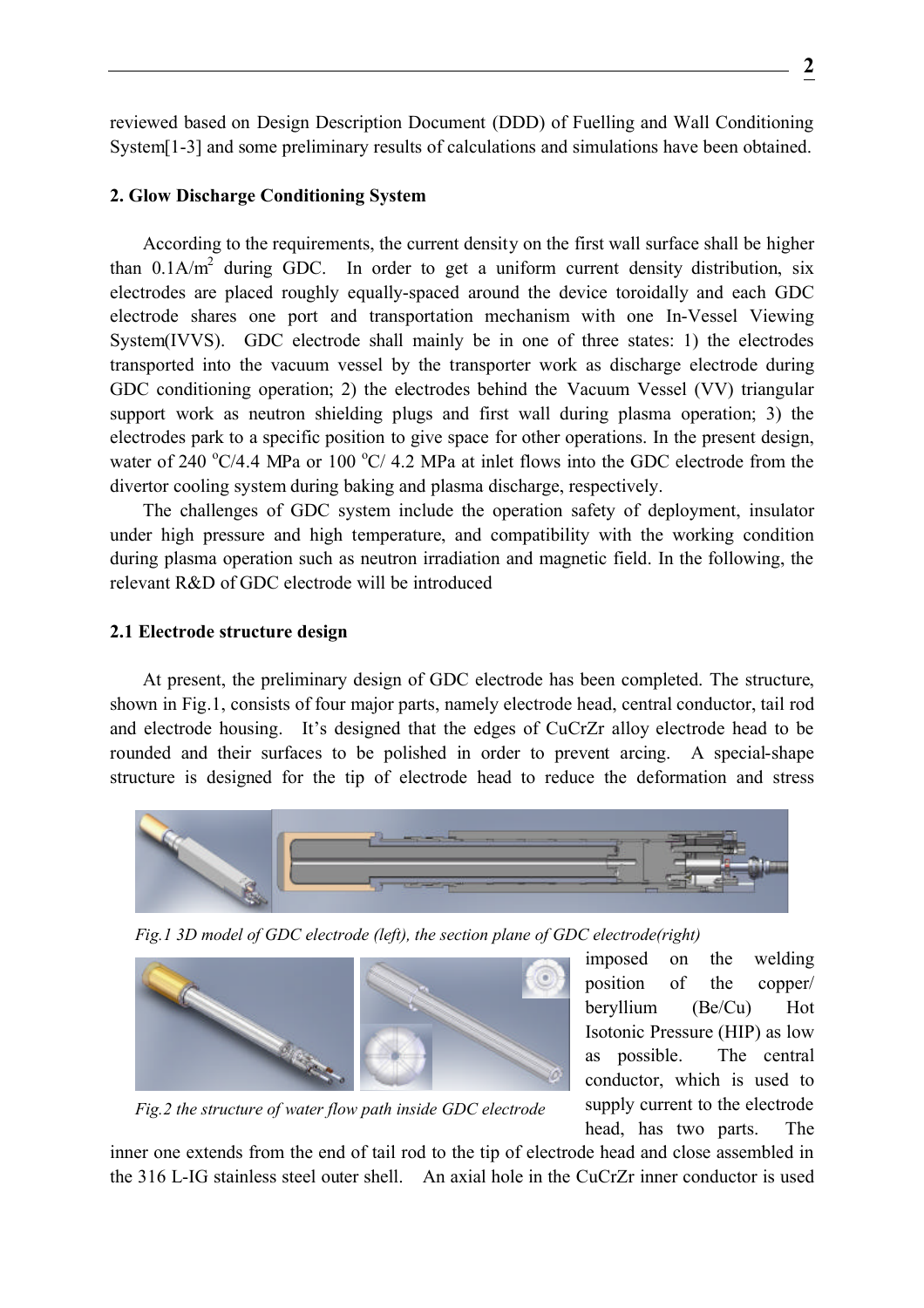to route the cooling water from the end of tail rod to the electrode tip and six channels milled directly on the outside wall of the inner conductor to provide a return flow path (shown in Fig.2). The outer shell is welded with electrode head by electron-beam welding. The tail rod forms the electric connection and water pipe interface to the electrode. A knife-edge type thread seal together with gas tungsten arc welding (GTAW) are selected to seal the water inlet



*Fig.3 Section plane of the tail rod*

and outlet between the tail rod and the center conductor (seen in Fig3). A ceramic-metal sealing insulator is used to isolate electrically the water hoses and electrode. To lessen the impact of the inlet high water pressure on ceramic insulator, a special bellow is adopted at the rear of

tail rod. The stainless steel electrode housing is hollow with quadrate shape outside. The central conduct is located inside and fixed by special design. Considering thermal expansion of materials, three shapes of ceramic insulator with cascade structure have been elaborately designed and placed in space between the center conductor and electrode housing to provide the electric isolation. This cascade structure design could effectively prevent deteriorating of the isolation performance, arcing and breakdown which may be caused by the re-deposition on the surface of insulator during glowing discharge conditioning. All the insulator adopt the hot pressed ceramic (99.5%  $\text{Al}_2\text{O}_3$ ) based on the isolation voltage, irradiation resistant and the manufacture process consideration. Till now, some key components have been produced and experimental tests have been done. The next work is to continue the analysis of mechanics, thermodynamics and hydrokinetics to optimize the design and increase the reliability and lifetime of the electrode.

# **2.2 Study and experimental test of key component**

Water leaking is a serious potential risk in GDC electrode. As the intrinsic material performance of ceramic, the reliability of ceramic-metal sealing insulator is a challenge under high neutron radiation environment and cooling water with high pressure and high temperature. The stress analysis, experiments and the ceramic-metal vacuum welding

| Material                              | loss of          | Poisson's | Ultimate      | Linear expansion                        |  |
|---------------------------------------|------------------|-----------|---------------|-----------------------------------------|--|
|                                       | flexibility(GPa) | ratio     | Strength(MPa) | coefficient $(10^{-6} \text{ °C}^{-1})$ |  |
| 4J31                                  | 139              | 0.3       | 539           | 6.3                                     |  |
| $99\%$ Al <sub>2</sub> O <sub>3</sub> | 350              | $\rm 0.3$ | 240           | 7.8                                     |  |

|  | Table 1 Tensile performance data |
|--|----------------------------------|
|--|----------------------------------|

procedure by using pure copper have been done.

The stress analysis has been carried out by using the finite element analysis. The relevant parameters of 4J31 Kovar alloy and  $99.5\%$  Al<sub>2</sub>O<sub>3</sub> ceramic material are listed in the table1. The load boundary is set as the average pressure of 6.6MPa on the inner wall of the component and the temperature is considered to be constant at 240°C. Based on these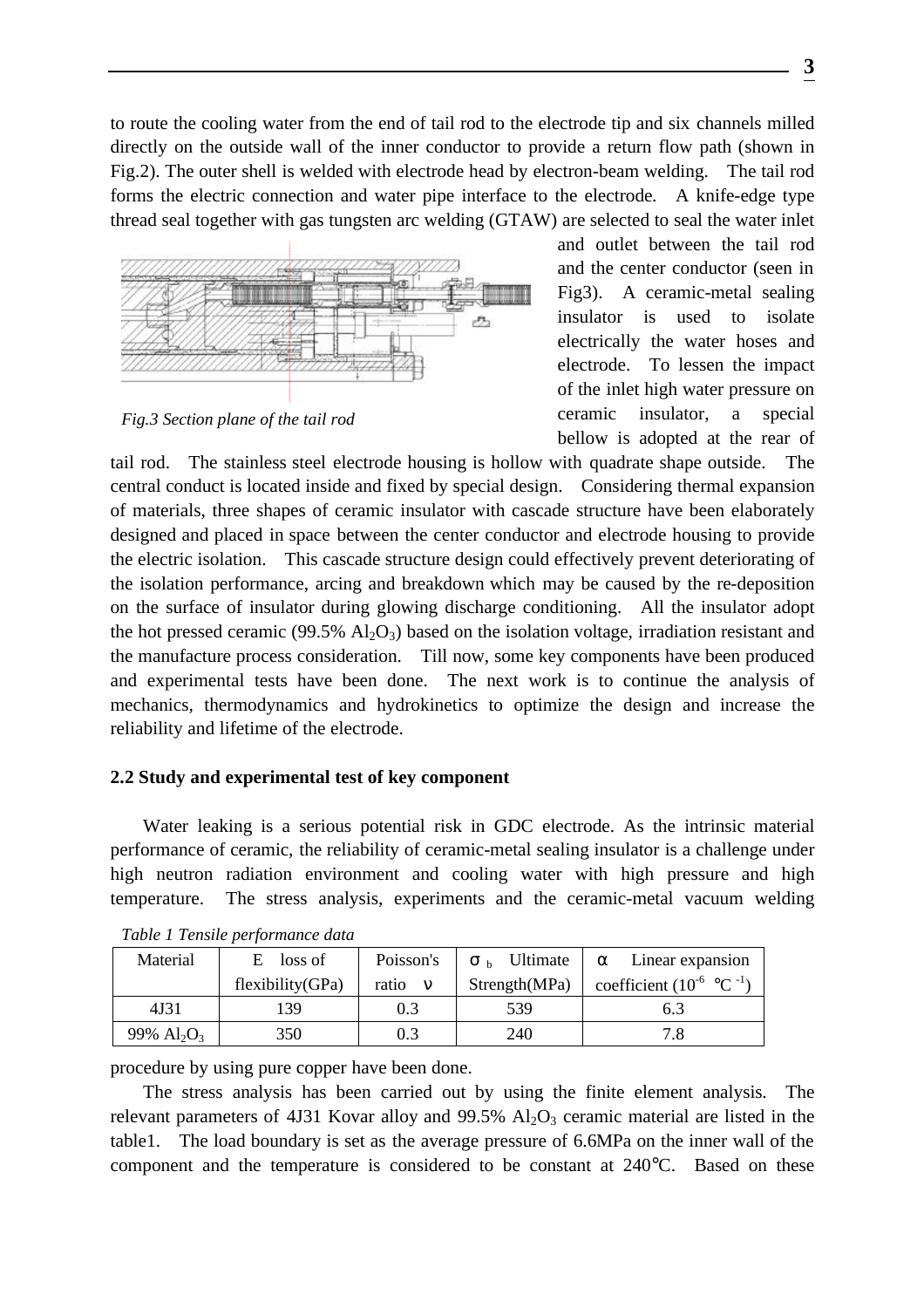assumptions, the stress intensity of the component has been analyzed and the results are shown in Fig.4. The maximum stress intensities for the Kovar and ceramic are 107 MPa and 65 MPa, corresponding to the safety factors of 5.04 and 3.69 respectively. The analysis also shows the maximum breakage stress for this component is 16MPa, which meets the technical requirements for GDC cooling loop.



The ceramic-metal vacuum welding procedure by using 100% copper TU1 as solder has been studied and the sample of this ceramic-metal sealing insulator has been developed. For the performance comparison, some other samples have been developed by using  $95\%$  Al<sub>2</sub>O<sub>3</sub> ceramic instead of 99.5%  $Al_2O_3$ ceramic with AgCu solder

*Fig. 4 Stress analysis of the ceramics-metal sealing component*

and pure copper solder. Leakage rate of less than  $1 \times 10^{-11}$ Pa•m<sup>3</sup>/s has been achieved for all of the samples before the following tests.

Thermal shock test: liquid nitrogen shock and heat shock have been adopted to test nine samples (three per type). In liquid nitrogen shock test, the samples are dropped into the liquid nitrogen and kept for two minutes, then picked out to the air until it reaches room temperature. Repeat the process for ten times, and then do the leak detection by using helium mass spectrometer. In heat shock test, the samples are put into the oven and heated to 270 °C, then taken out to cool down to room temperature naturally. Repeat the process for ten times, and then do the leak detection. The test results show that the leakage of all the samples are less than  $1 \times 10^{-11}$ Pa•m<sup>3</sup>/s.

Hydraulic pressure test: nine samples (three per type) are selected. The sample with one end closed is connected to the water press directly, and three test pressures of 4.4MPa, 6.6MPa and 10MPa have been set for the testing. Each test lasts five minutes, after that, the sample is demounted and checked the leak tightness. The result shows that all the samples meet the requirement of leakage rate of less than  $1 \times 10^{-11}$ Pa•m<sup>3</sup>/s.

Tensile test: nine samples (three per type) are selected. The sample is welded with one drawbar on each side firstly, and a port for leak detection is designed in one side. Then the sample is lathed to make sure the coaxiality of these two drawbar. After that, the sample is mounted on the special test bed and two tensile testing loads of 1100N and 1550N are set and kept for one minute. After each load testing, the sample is demounted and the leak rate is measured. The data show the leakage tightness of all the samples keeps constant. Finally, the sample in each type is selected for the breakage test. The maximum loadings for the sample of 99.5% ceramic welded to Kovar with copper, 95% ceramic welded to Kovar with AgCu and copper are 18 KN, 10KN and 16.5KN accordingly. And all the breakpoints are in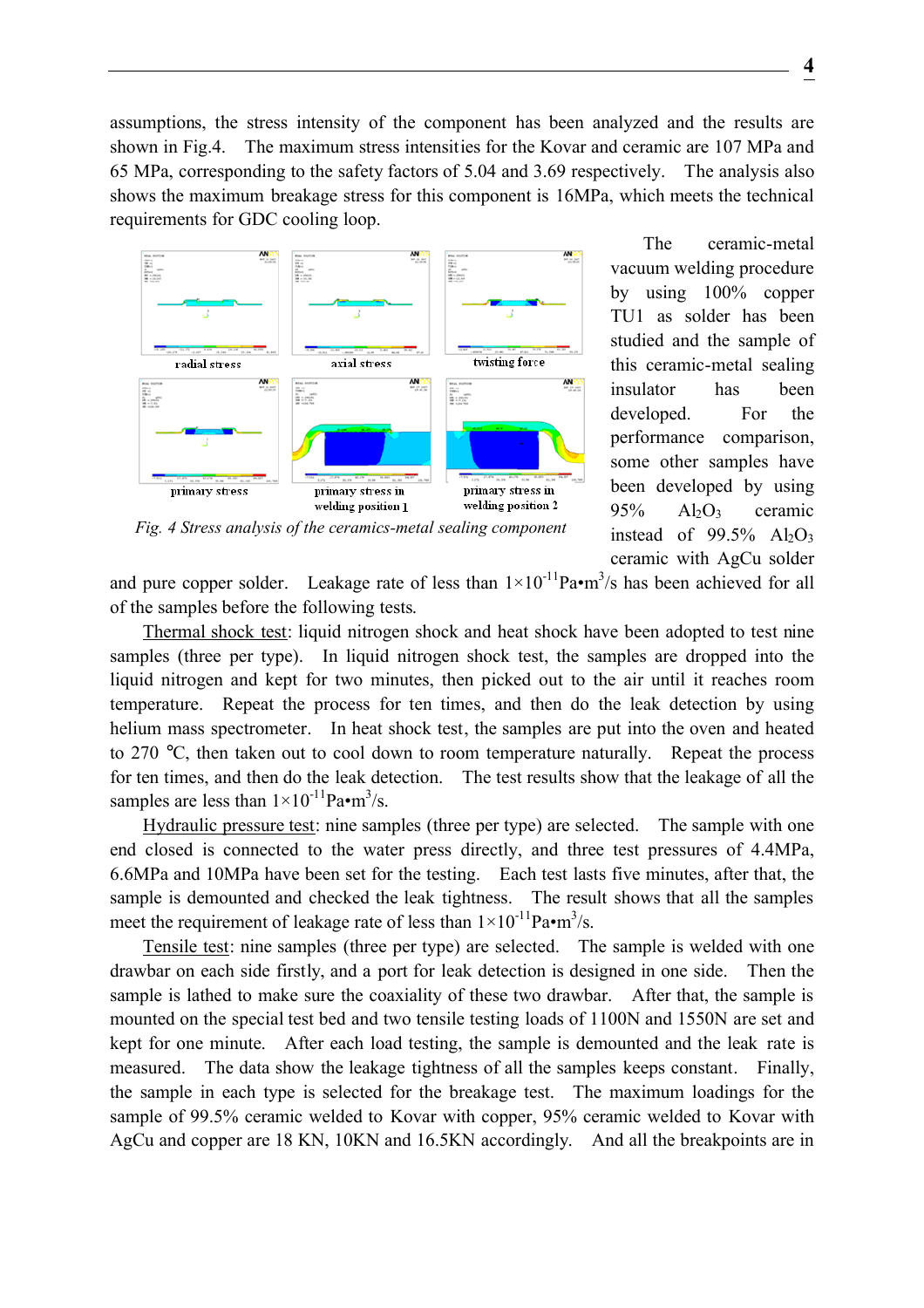the ceramic body, which proves the rationality and reliability of the ceramic-metal welding process.

Insulation test: a sample in each type is selected and put into a vacuum chamber. One end is connected to the anode of high-voltage power supply; the other is connected to the cathode and the wall of vacuum chamber. When the vacuum pressure in the chamber reaches 10<sup>-4</sup> Pa, high purity Ar gas is injected into the chamber according to the test requirements step by step. Then the change of the voltage and current is monitored with the output scanning of power supply. It is found that no breakdown happens in  $10^{-4}$  Pa even the voltage of power supply increase to 6,000V. When the vacuum pressure increases to  $2 \times 10^{-1}$  Pa, the breakdown happens at 3,500V. After that, the breakdown voltage increases with the vacuum pressure, no breakdown happens at 4,000V in 3Pa. This test demonstrates that the ceramic-metal sealing insulator meets the insulation requirement of GDC electrode.

The above tests prove that the design of ceramic-metal welding components could meet the current requirements of GDC electrode. But there could be additional loadings impacting on the ceramic components because of the relative movement between the two parts of the central conductor. So the further study of its performance and the protection design shall be carried on for safe operation. Now, these jobs are just initiated.

### **3. Gas Injection System GIS**

According to the function and design description, the gases of  $H_2$ ,  $D_2$ ,  $DT$ ,  $T_2$ <sup>3</sup>He and <sup>4</sup>He have to be injected uniformly from the top of the vessel in order to minimize erosion of the first wall by charge exchange neutrals and localized heating around the injection points. And the impurity gases of Ne,  $N_2$  and Ar have to be injected into the divertor area simultaneously for alleviating the heat load on target plate by radiative cooling. The GIS response time ( to  $63\%$  ) is required to be less than 1 second for the case of 20 Pa⋅m<sup>3</sup>/s throughput for plasma fuelling and 5 Pa⋅m<sup>3</sup>/s throughput for radiative cooling[4]. The gas pressure supplied by tritium plant is expected to change from 0.12MPa to 0.09MPa based on the safe operation of tritium. The strength of peak poloidal magnetic field in vicinity of the GIS valve boxes is about 1500—2000 Gauss in the preliminary estimation [5].

### **3.1 Pressure drop calculation and transient flow analysis**

In the former design, the pipe selection based on JIS G 3459 standard and the gas pressure in tritium plant is 0.12MPa. But now only the ASME or ISO standard pipe can be used because of the standardization requirement, so the ASME B36 Std-40 standard pipe is selected and the gas pressure in tritium plant is supposed to be 0.09MPa in this estimation. All the related parameters and the maximum pressure drop for each working gas in the gas supply manifold under the peak throughput are listed in the table 2. In this table, the maximum pressure drop either in Upper port or in Divertor port in this new estimation is two times larger than that in the former estimation.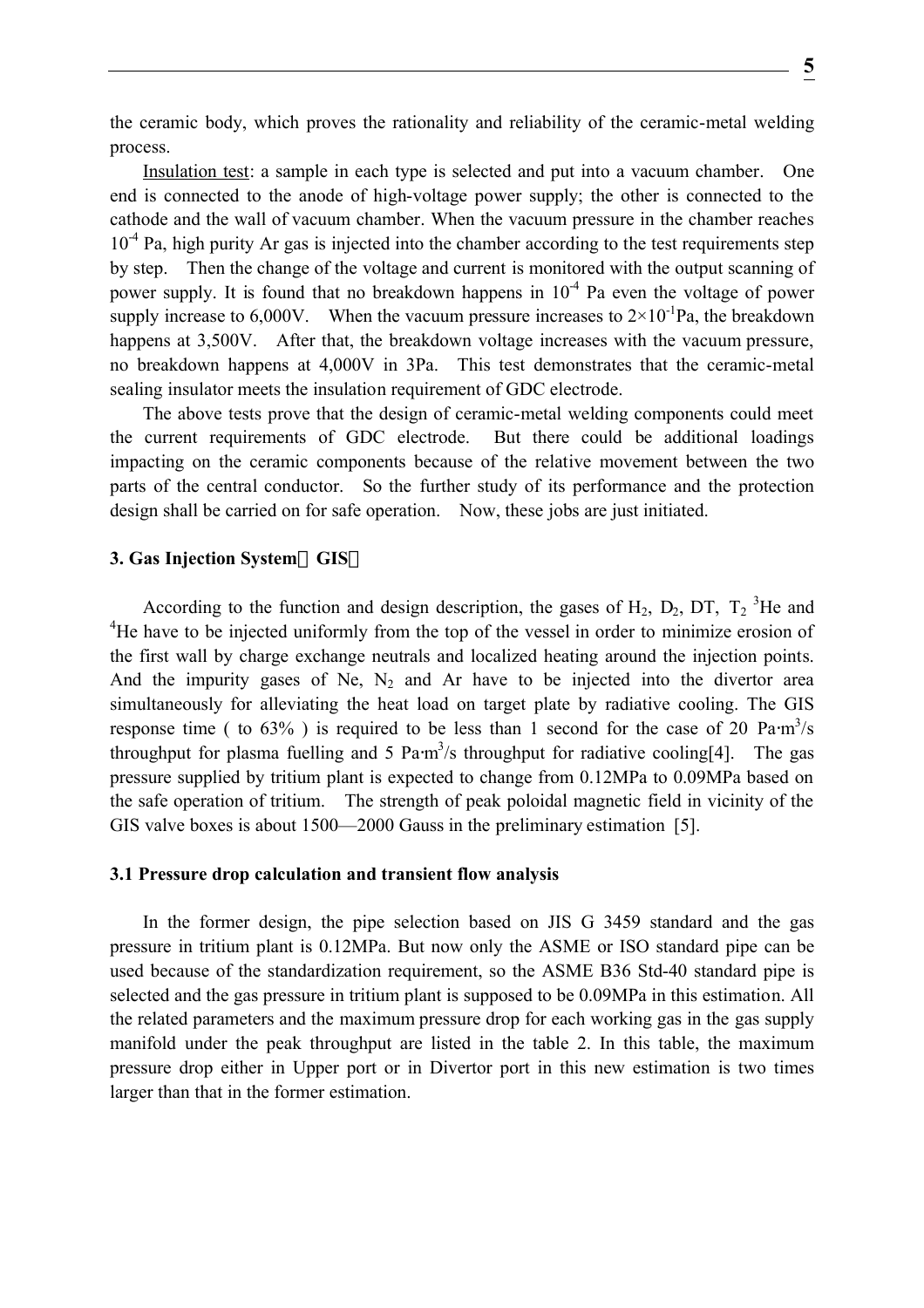| Gas<br>species | Peak<br>Throughput<br>(Pa·m <sup>3</sup> /s) | $\overline{ }$<br>$\check{ }$<br>11 V<br>JIS G 3459+ 0.12MPa |                   |          | <b>ASME</b><br>0.09MPa | <b>B36</b>                    | $STD-40+$ |
|----------------|----------------------------------------------|--------------------------------------------------------------|-------------------|----------|------------------------|-------------------------------|-----------|
|                |                                              | Inner<br>Diameter<br>(mm)                                    | Max<br>Drop (kPa) | Pressure | Inner                  | Max<br>Pressure<br>Drop (kPa) |           |
|                |                                              |                                                              | Upper             | Divertor | Diameter<br>(mm)       | Upper                         | Divertor  |
|                |                                              |                                                              | Port              | Port     |                        | Port                          | Port      |
| $D_2$          | 240                                          | 22.2                                                         | 0.2               | 0.2      | 21                     | 0.5                           | 0.5       |
| DT             | 240                                          | 22.2                                                         | 0.3               | 0.3      | 21                     | 0.6                           | 0.6       |
| H <sub>2</sub> | 240                                          | 22.2                                                         | 0.1               | 0.1      | 21                     | 0.3                           | 0.3       |
| $N_2$          | 100                                          | 13.3                                                         | 3.0               | 2.9      | 12.7                   | 6.2                           | 6.0       |
| He             | 120                                          | 13.3                                                         | 1.0               | 1.0      | 12.7                   | 2.0                           | 2.0       |
| Ne             | 100                                          | 13.3                                                         | 2.7               | 2.6      | 12.7                   | 5.6                           | 5.5       |
| Ar             | 100                                          | 13.3                                                         | 4.2               | 4.0      | 12.7                   | 8.6                           | 8.4       |

*Table 2. Maximum Pressure Drop in gas supply manifold*

The transient response characteristics have been analyzed for each working gas. Here, considering the maximum pressure losses in the gas manifold, the initial pressure of 0.08MPa is assumed as the boundary condition for the analysis. The simulation shows that the tube inner diameter is irrelevant with the response time if no "choked flow" appears. The transient flow behavior for various gases at a given throughput of 5 Pa⋅m3/s through a tube with 10.4mm in inner diameter and 20m in length have been simulated and the result is shown in Fig.5. It is clear that the fast response time for the hydrogen species is easy to achieve.



*Fig.5 Response to various gases in the same throughput ( Throughpu = 5Pa.m3/s, tube inner diameter = 10.4mm, and length = 20m)*

But for the impurity gases, the response time for each GVB is much longer than that of hydrogen species, especially neon. Neon has the longest response time ( 1s) because its conductance is the lowest in these gases. The experimental study of transient flow behavior should be carried on to benchmark the modeling in the next phase. In order to meet requirement, a special technology of flow control for the impurity gas puffing needs to be developed, for example, mini-pulse or mixture control with hydrogen species.

### **3.2 Preliminary study of magnetic field design**

In the conceptual design, the infinite cylinder model has been used to estimate the thickness of shielding material. But this model is not suitable because of the distribution variation of magnetic field and the space restrictions in vicinity of GVB. In order to evaluate the effect of the direction of external magnetic field on the shielding performance, a simple model has been created and three vector directions of external static magnetic field (perpendicular, parallel and oblique) have been imposed on the cylinder box. The dimension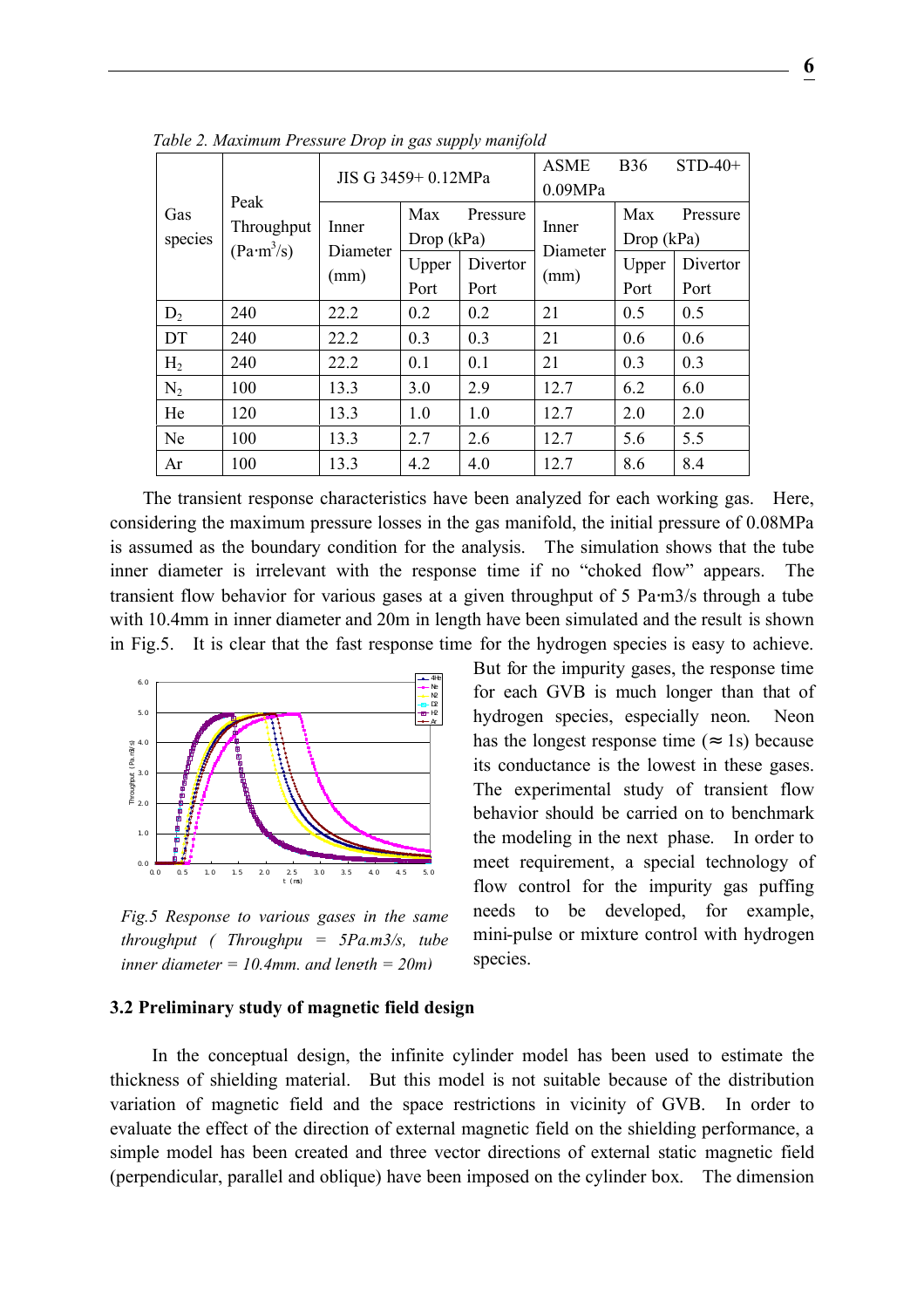of the shield is Φ94cm×98cm. The external magnetic field is supposed to be 1000 Gauss and the thickness of the Co-Fe alloy shielding is 2cm. The simulation results in these three cases are shown in Fig.6. It shows that the performance of this magnetic shield becomes worse when the external magnetic field is oblique to the cylinder, and the magnetic field inside the cylinder has different distribution in each case. In the next step, further design of magnetic shield should be carried on, the penetration and the layout of element inside GVB



*Fig.6 the distribution of magnetic field in shielding material and inside the cylinder. Left: Magnetic field is perpendicular to the cylinder, Middle: Magnetic field is parallel to the cylinder, Right: Magnetic field is oblique to the cylinder at the angle of 45°.*

will be taken into account.

# **3.3 Basically Structure of GIS Valve Box**

The GIS design from the manufacturing point of view has been carrying on. VAT 57 serials all-metal angle valves are selected as a candidate isolation valve in GIS, which could



provide high conductance, high radiation resistant, low leak rate and tritium compatibility. The MKS Baratron Capacitance Manometer 627B serials are chosen as a candidate for pressure measurement, which could provide high accuracy, tritium compatibility and low sensitivity to the stray magnetic field. And they also meet the

*Fig.7 the flow diagram and the structure of upper port GIS*

over-pressure requirement. The tritium compatible dosing valve for large flow rate over  $60Pa.m<sup>3</sup>/s$  and quick opening time is under exploration. MKS products are considered for other non-tritium dosing valves according to the fuelling rate requirement. Figure 7 shows the latest flow diagram design and the inner structure of GVB based on these candidate valves and components.

The tritium compatibility and safety operation are important in the GIS design. The work is just initiated through the cooperation with the professional institute in China, which includes the tritium compatible component selection, safety design review, suggestions on the maintenance scheme, emergency protection, sealing, fitting and checking.